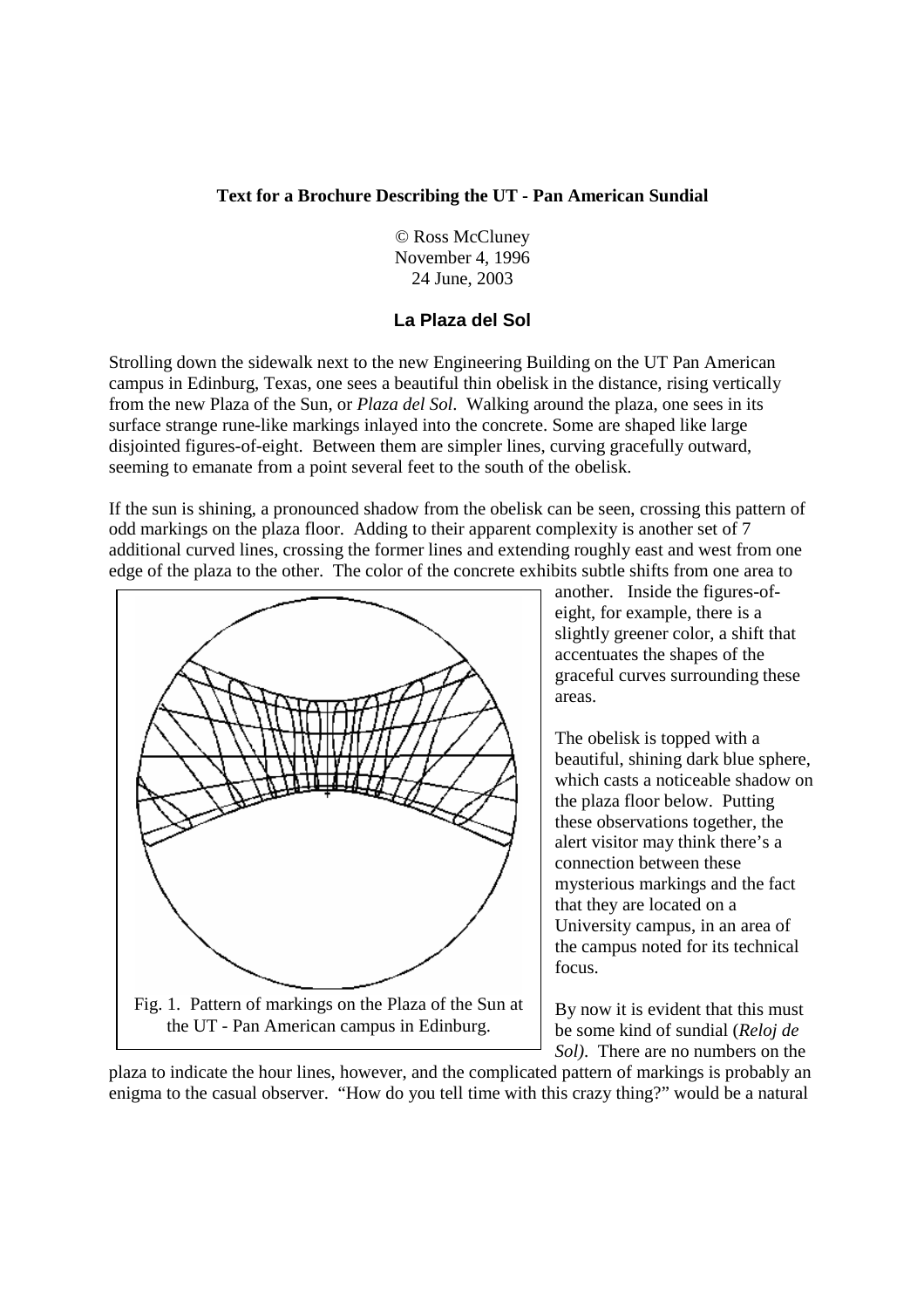response. The sundial's pattern of markings is shown in Fig. 1. The obelisk position in the center of the circular plaza is indicated by the "+" sign and north is "up" on the drawing.

#### **Solar Time and Standard Time**

To answer the puzzle of how to tell time with this dial, we need first to understand the difference between the *standard time* kept by our clocks and watches and another kind of time, called *solar time*.

Standard time is the time kept when the year is divided into precisely equal intervals of time, delineated by hours, minutes, and seconds. The master standard for time is kept by very accurate clocks in national standards laboratories around the world.

Standard time was introduced fairly recently in human history, mainly to accommodate a need of the railroads to keep accurate schedules when crossing vast land areas. Throughout most of human history, standard time has not been available, and every town and city generally followed its own time, synchronized to the sun's position in the sky. Through some eras and in some locations, time was referenced to sunrise or sunset; in others it was referenced to the sun's highest position in the sky each day. Standard time has changed all that, putting nearly all the cities of the world on a more coordinated, synchronized, time schedule.

### **Time Zones**

Since the earth rotates 15 degrees about its axis each hour, the earth was divided up into 24 standard time zones, at roughly 15 degree spacings around the globe. Whenever you travel from one time zone to the next, you change your clocks and watches by exactly one hour. (There are some exceptions, such as in Australia, with its half-hour time zones.) Each time zone is linked to what is called a *standard meridian* or line of longitude. The standard meridians start out with the *zeroth* one at 0 degrees, 0 minutes, and 0 seconds (0Ε 0' 0"), which passes through Greenwich England and is called the *Greenwich meridian*. It is sometimes also called the *prime meridian*. Standard time in the zeroth time zone is called *Greenwich Mean Time* (also denoted GMT, ZULU, or universal time). Counting westward, the Eastern Standard Time (EST) zone in the U.S. is the fifth zone from Greenwich and its standard meridian is at 75Ε west longitude. The Central Standard Time (CST) zone is the sixth one from Greenwich and has its standard meridian at 90Ε west longitude.

The standard meridians lie roughly at the centers of each of the time zones around the earth. Ideally their boundaries should lay exactly half way between the standard meridians. However, the actual boundaries have been drawn by the relevant political bodies to more closely match practical political and geographic boundaries. In consequence, some time zone boundaries are considerably deformed from the ideal, and many actually cross the standard meridians of other time zones. China, for example, has but *one* time zone, synchronized to the time in the country's capital, Beijing. This is true even though this one time zone includes almost 5 standard meridians! Other apparent anomalies can be found around the world. Australia, for example,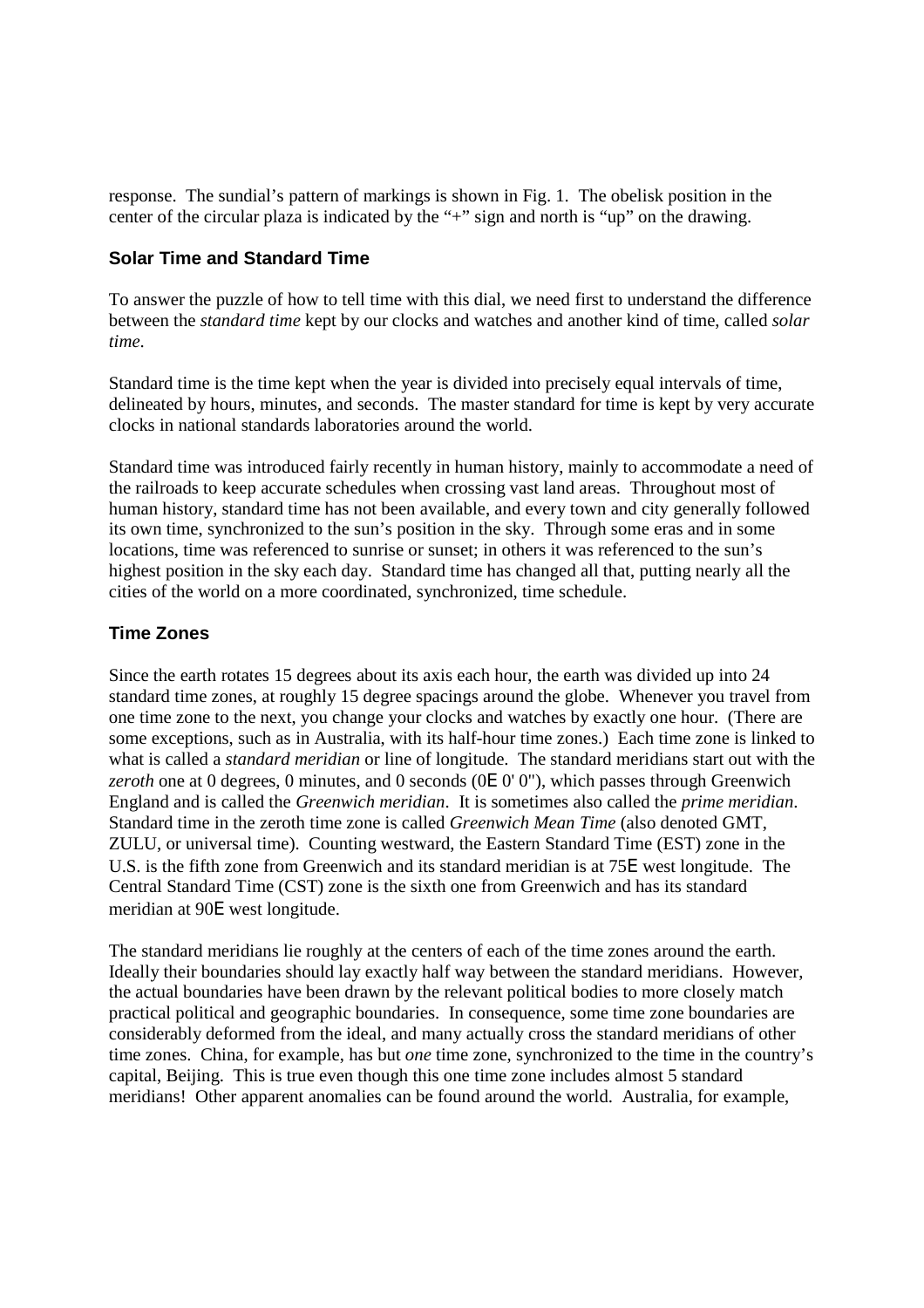has a time zone that is but one-half hour different from the ones on either side of it.

Solar time, in contrast, is different from this. First of all, *solar noon* is the time when the sun is at its highest point in the sky each day, and is due south in the northern hemisphere and due north in the southern hemisphere. The other solar hours in the day are spaced in equal intervals of earth rotation about its axis, every fifteen degrees of rotation. Solar time is referenced to solar noon at whatever location you are in. If you try to keep solar time with your wrist watch, you will have to reset it each day throughout the year to keep accurate solar time.

The earth makes one complete revolution in 23 hrs 56 minutes hours and there are 365.26 days in a year. Thus, at the end of each year we actually come up short about 1/4 of a day in time. This is why every four years we have to remove one whole day from the "leap year" calendar to make up the difference and get our clocks back on track. There are other very small corrections that astronomers insist on making in our master time clocks from time to time, but these are too small to be of much interest here.



To see how solar time is different from standard time, let's suppose one goes outdoors each day, say at 11:00 AM, and takes a picture of the sky in the sun's direction at precisely this same standard time each day, repeating these exposures in the same direction and on the same frame of film each day. Dennis DiCicco was the first to actually perform this experiment. You can order a copy of his photograph from Sky Publishing, (order P0023) phone: 1-800-253- 0245.

This beautiful photograph reveals the changes in the sun's position in the sky at a

given time each day throughout the whole year. The "path" of the center of the sun as it moves through the sky over a year at 11:00 AM each day, in solar altitude and azimuth angle coordinates, is shown Fig. 2 above.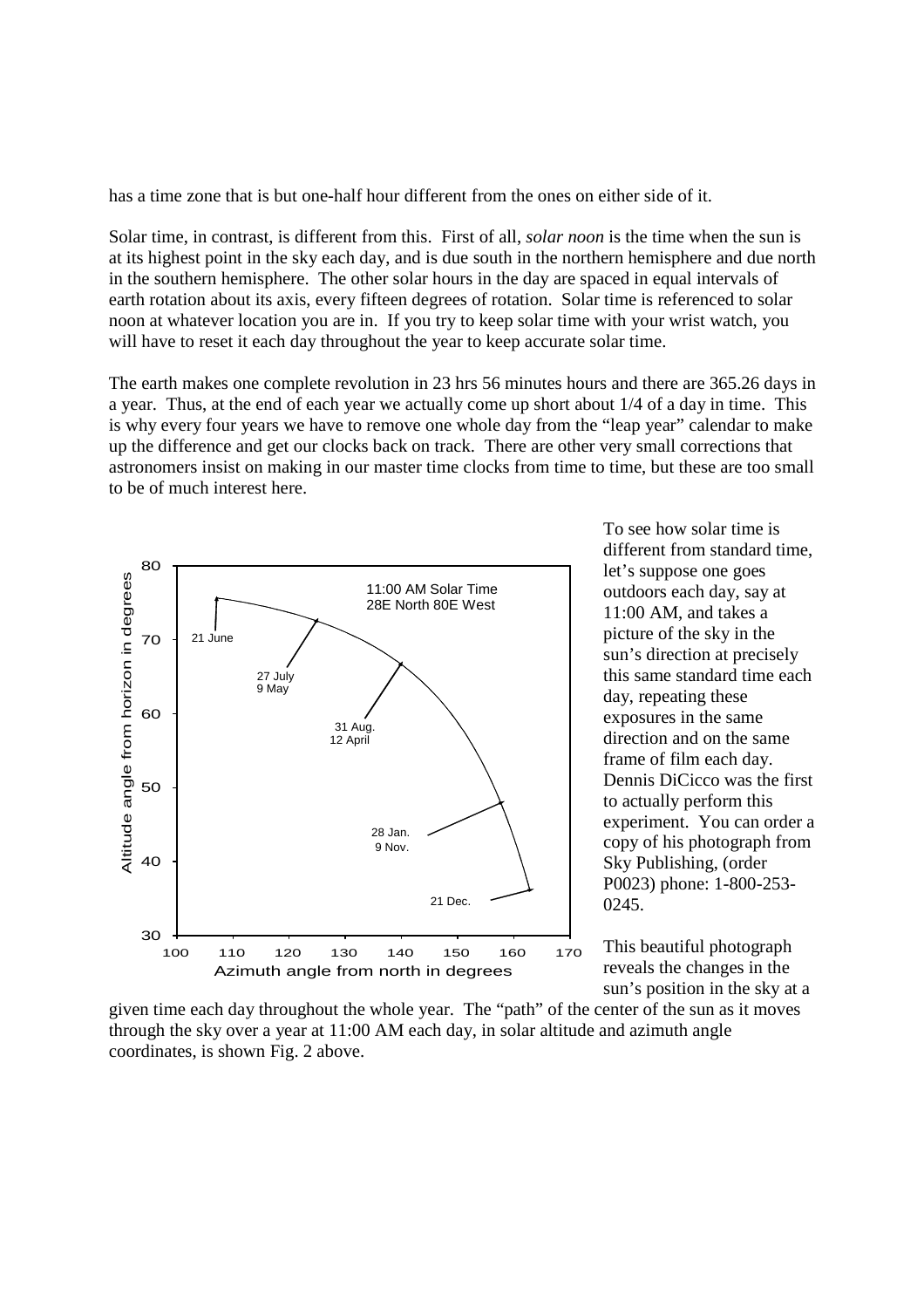

This plot shows that the sun "moves" through the sky from day to day, even though the exposures were all taken at precisely 11:00 AM standard time throughout the year.

Because of this, the shadow of a fixed object in the air, projected onto the ground, will also follow a pattern much like this from day to day at 11:00 AM standard time.

Because of the way solar time is defined, however, the sun follows a much simpler path in the sky at a fixed solar time, the one shown in Fig. 3. The shadow of this same object at 11:00 AM *solar time* each day also follows a simpler path.

# **Sundial Hour Lines**

Comparing Figs. 2 and 3 with Fig. 1, it is clear that the UT sundial is really two sundials in one, a solar time one and a standard time one. It has hour lines for solar time and separate hour lines for standard time.

The solar time hour lines are displaced from the standard time hour lines. As you can see in Fig. 1, the solar time hour lines for the UT-Pan American campus fall in between the standard time hour curves.

The vertical straight line in the center of Fig. 1 is the solar noon hour mark. Knowing that, it is easy to figure out which are the remaining *solar time* hour lines on the plaza, just by counting down or up from 12.

The standard time hour *curves* shown in Fig. 1 are more of a mystery. Which parts of these complex curves are the portions delineating the hours? The answer can be figured out from the dates shown on the curve in Fig. 2. However, these positions of the sun in the sky have to be projected through the center of the sphere at the top of the obelisk and onto the plaza surface to be in the right relationship. When this projection is completed, one finds that it is the upper left and lower right half of each "figure-eight" standard time curve shown in Fig. 1 that must be used from 21 June through 20 December. During this half of each year, standard time should be read from the dial only using these portions of the hour curves, ignoring the other portions (upper right and lower left).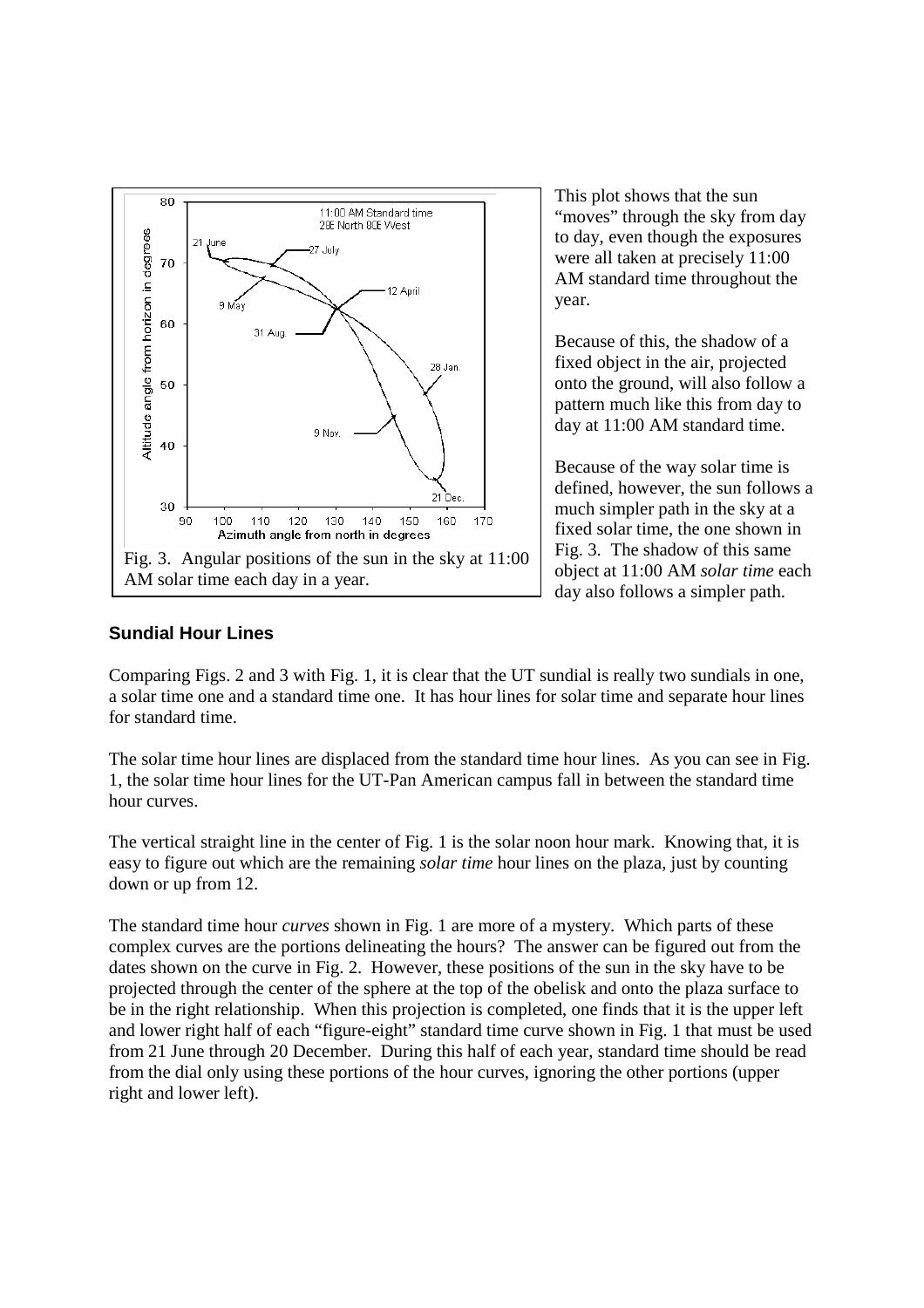During the other half of each year, the reverse of this is true. One way to tell which portion of the figures of eight are to be read for a given day would be to visit the dial precisely on an hour and look at the dial to see on which portion of the appropriate hour curve the gnomon's shadow is centered. Following this exercise you can also use this unique sundial to reset your watch to correct standard time.

### **The Dial's Shadow Path Lines**

Only a small part of each hour line is needed to tell time on any given day. During each day, the shadow of the gnomon (the shadow of the sphere on top of the obelisk) follows a slightly curved path across the dial from the 50 foot plaza radius on the western side to the 50 foot plaza radius on the eastern side. This path is called a *shadow path line*, since it is the path followed by the shadow during the course of a day. Each shadow path line crosses all the solar and standard time hour marks. To help keep track of the paths of the shadow across the dial face, and to know where to look for the shadow on partly cloudy days, shadow path lines have been added to the dial for 12 days in the year.

The *solstices* are the two dates each year when the sun reaches its highest and lowest point in the sky at solar noon. The *equinoxes* are the two dates of the year when the sun rises exactly due east and sets exactly due west. These dates also have equal day and night, which is where the name comes from. The times of the solstices and equinoxes for Edinburg are tabulated below for years 1996 through 2000. Shadow path lines for these dates in 1998 were calculated and incorporated in the dial markings.

| SOLSTICES AND EQUINOXES, 1996 through 2000                 |             |          |               |     |              |          |               |      |             |          |               |              |          |  |               |              |
|------------------------------------------------------------|-------------|----------|---------------|-----|--------------|----------|---------------|------|-------------|----------|---------------|--------------|----------|--|---------------|--------------|
| $LATITIVE = 26:18:21$<br>$LONGITUDE = 098:10:14$           |             |          |               |     |              |          |               |      |             |          |               |              |          |  |               |              |
| TIME ZONE = 6 OR CST Local times are central standard time |             |          |               |     |              |          |               |      |             |          |               |              |          |  |               |              |
|                                                            |             |          |               |     |              |          |               |      |             |          |               |              |          |  |               |              |
|                                                            | MAR EQUINOX |          |               |     | JUN SOLSTICE |          |               |      | SEP EQUINOX |          |               | DEC SOLSTICE |          |  |               |              |
|                                                            |             |          | DA HR MIN SEC |     |              |          | DA HR MIN SEC |      |             |          | DA HR MIN SEC |              |          |  | DA HR MIN SEC |              |
| 1996                                                       | 20          |          | 2 4 18        |     |              |          | 20 20 24 52   |      |             | 22 12 1  |               | - 28         | 21 8     |  | 7             | 24           |
| 1997                                                       | 20          |          | 755           | 58  |              | 21 2 21  |               | 6    |             | 22 17 57 |               | -11          | 21 14    |  | 8             | - 34         |
| 1998                                                       |             |          | 20 13 55 54   |     |              |          | 21 8 3        | - 45 |             |          | 22 23 38 37   |              | 21 19 58 |  |               | $\mathbf{1}$ |
| 1999                                                       |             | 20 19 47 |               | 11  |              | 21 13 50 |               | 20   |             | 23 5 32  |               | 58           | 22       |  | 1 45          | 21           |
| 2000                                                       | 20          |          | 1 36          | -37 |              | 20 19 48 |               | 55   |             | 22 11 29 |               | -2           | 21       |  | 739           | 0            |

As can be seen in Figure 1, the equinox shadow path line is a very straight line, running due east and west. The others are curved slightly, the curvatures increasing out toward the summer and winter solstice sunpaths which have the maximum curvatures. Additional shadow path lines have been added, for the intervening months between the solstices and equinoxes, with the dates for these months chosen as follows. The days for the intermediate months from July through November were chosen to be approximately equally spaced in time between the nearest equinox and solstice. Then dates in the months January through May were selected which produced shadow paths that most closely matched those for the dates chosen in the July to November time period. The dates of the sun path lines on the dial are: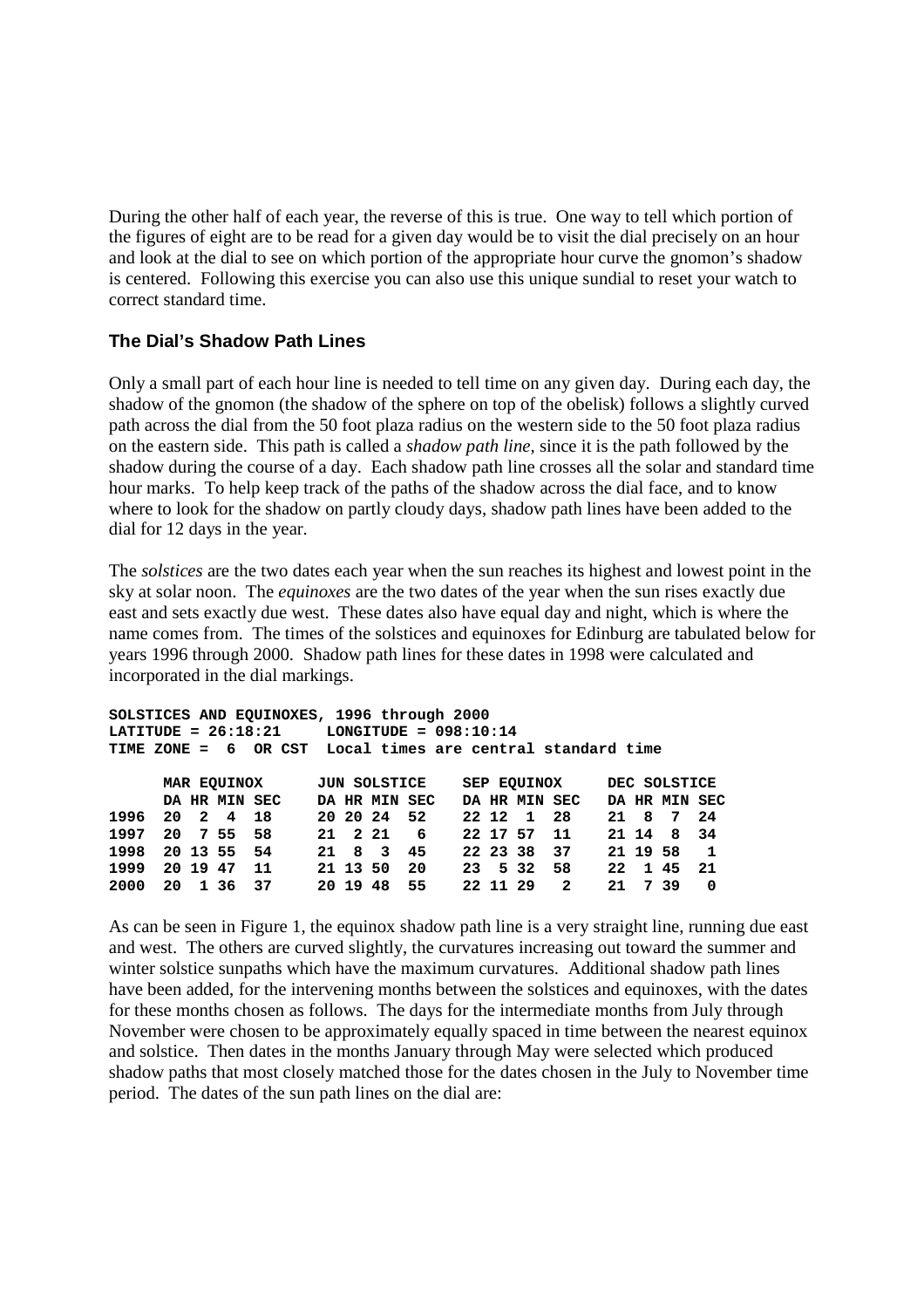| December 21  |     |             |            |
|--------------|-----|-------------|------------|
| November 20  | and | January 21  | coincident |
| October 22   | and | February 19 | coincident |
| September 22 | and | March 20    | coincident |
| August 22    | and | April 19    | coincident |
| July $21$    | and | May $21$    | coincident |
| June 21      |     |             |            |

To make the process of reading the dial a little easier, annotations are added to the plot shown in Figure 1 and the result is shown in Fig. 4.



A consequence of the widening of the distance between hour marks that occurs in going from the summer months to the winter ones is that the time scale between the hour marks changes from day to day. The presence of the other halves of the "figure eight" standard time curves and the solar time marks makes interpolation between hour marks somewhat difficult. This difficulty can be alleviated through the use of a simple mechanical instrument, like the one diagrammed in Fig. 5. The ends of this expanding and contracting scale are placed on adjacent hour marks and the intervening marks show the locations of the 10 minute interval points between the hour curves.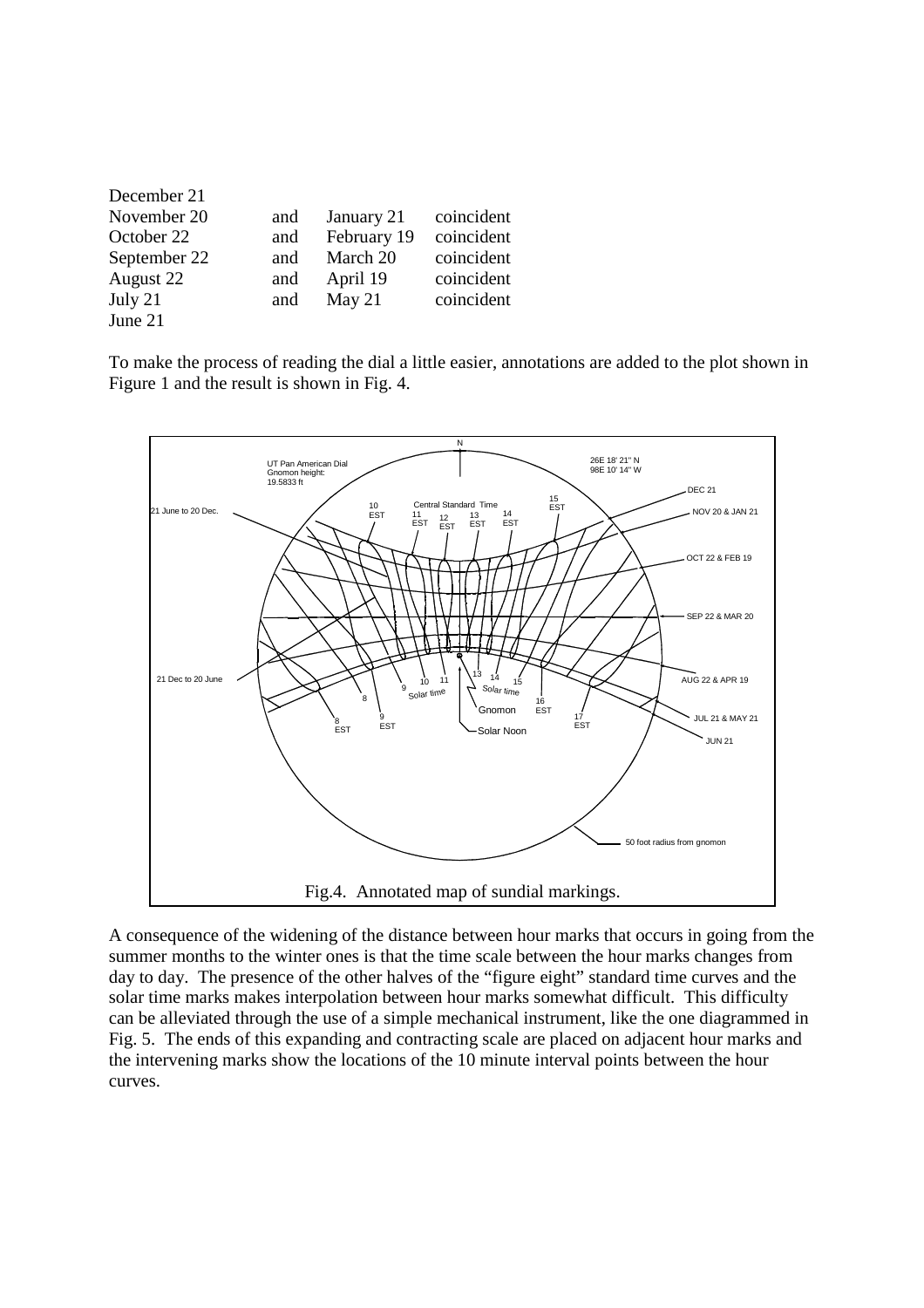

# **Converting Solar Time to Standard Time**

Two corrections are needed to convert between solar time and standard time. The first one results from the fact that the sundial is displaced 8Ε 10' 14" west from the 90Ε standard meridian for Central Standard Time. This is equivalent to 8.17 degrees. Since the earth rotates 15 degrees in an hour, solar noon in Edinburg occurs  $8.17/15 = 0.544$  of an hour later than solar noon on the standard meridian. This means we have to add 0.544 hour, or 32 minutes and 41 seconds, to solar time, in order to correct it to the proper time on the standard meridian.

The second correction comes from the fact that the earth circles the sun in an elliptical orbit once every year, and it rotates around an axis (the polar axis) that is tilted 23½ degrees relative to the plane of the earth's orbit around the sun. This means that in addition to the earth's rotation speed of once per 24 hours, we have to add or subtract an additional amount resulting from the fact that the earth is moving around the sun in an elliptical orbit, and that, in consequence, the angular speed of that rotation relative to the sun varies from day to day throughout the year. Because of

this, the sun appears to be in a slightly different place in the sky every 24 hours as it moves around the sun. This change in the position of the sun in the sky at 11:00 AM standard time is plotted in Figure 2.

The result of all this is that *solar time* sundials give times of day that speed up and slow down, relative to accurate *standard time* clocks, as we move through the days of the year. The amount of correction needed to account for this speeding up and slowing down is called the *equation of time*. The equation of time is plotted in Figure 6.

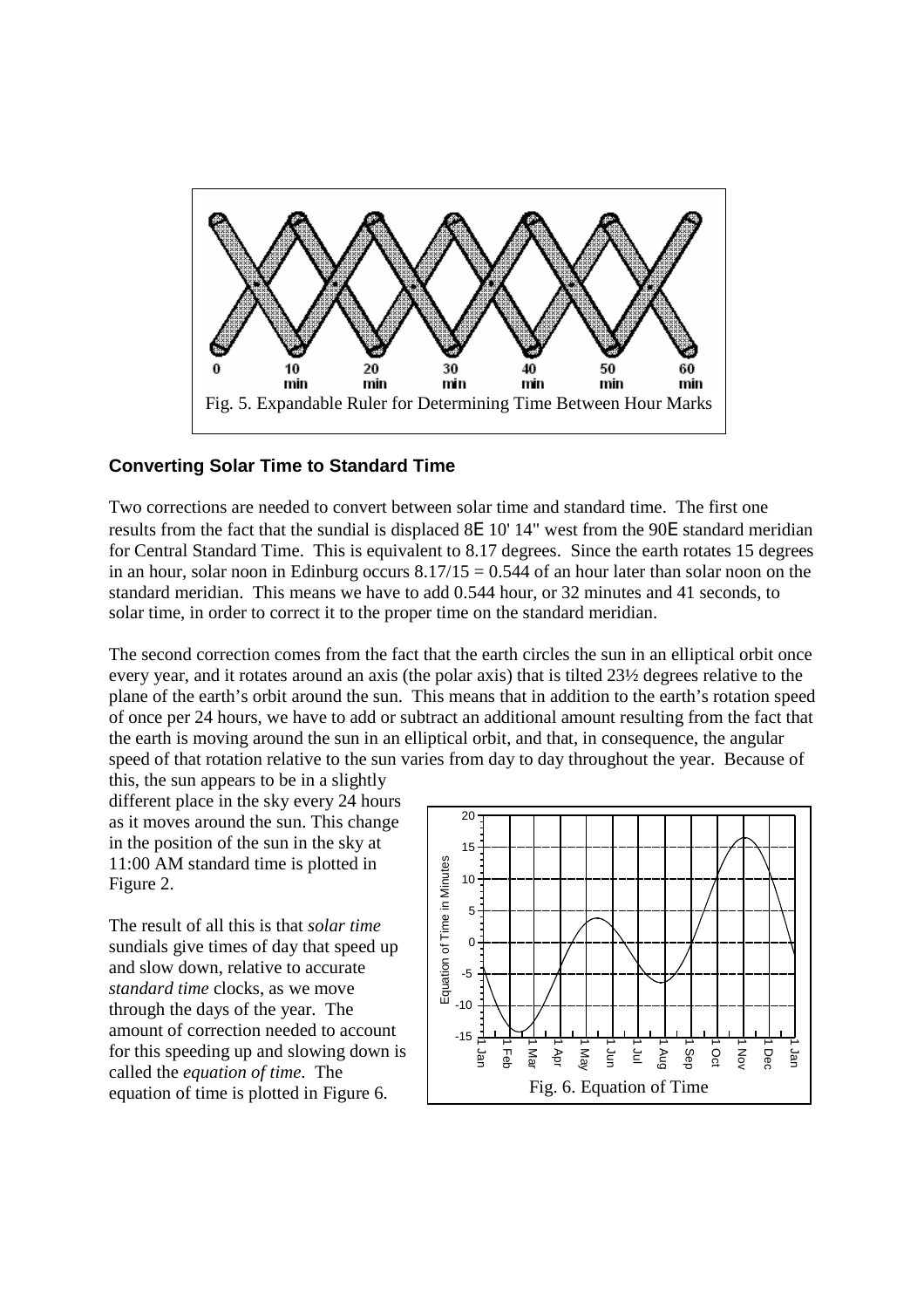If the solar time in Edinburg on a given day is *Sundial* in hours past midnight, then to convert this time in decimal hours to standard time one first adds the fixed 0.544 hour to *Sundial* time to account for Edinburg's westward longitude of 98° W from the standard meridian at 90° W. Then one looks up the value of the Equation of time plotted in Figure 5 for that day and adds this to *Sundial* time as well. The result of these two additions is the standard time (or "clock" time) *Clock* in decimal hours. If we denote the value of the equation of time on day *D* with the symbol *EOT*, then the conversion from solar time to standard time in Edinburg is given by the equation

 $Clock = Sundial + 0.544 + EOT(D)$ 

This equation gives the standard time in decimal hours past midnight corresponding to solar time *Sundial* at Edinburg. To convert *Clock* into hours and minutes, multiply the fractional part of *Clock* by 60 to get the minutes. To get the seconds, multiply the fractional part of the minutes by 60 to get the seconds. For example, suppose the result of this calculation is a standard time of 14.324 hours past midnight. This is equivalent to 14 hours and .324 x  $60 = 19.44$  minutes past midnight, or approximately 2:19 PM. Since 0.44 minute is  $0.44 \times 60 = 26.4$  seconds, a more accurate expression of this time would be 2:19:26 PM.

It is fortunate that Edinburg lies at a longitude approximately half way between two standard meridians (the 90W and 105Wones). The need for a half-hour fixed correction to account for the longitude difference is a consequence of this. This means that the standard time hour lines on the sundial lays approximately half way between the solar time lines, and they do not intersect or overlap them.

# **About the UT Pan American Sundial**

The "Plaza of the Sun" sundial at the University of Texas Pan American Campus in Edinburg, Texas was designed by the architectural firm of Kell, Munoz, and Wigodsky of San Antonio. Calculations to determine the positions of the sundial markings were made by Dr. Ross McCluney of the Florida Solar Energy Center at Cocoa, Florida. Construction of the sundial was completed in October 1996 by BFW, Inc. of Dallas, the construction company in charge of the project.

The height of the obelisk which serves as the dial's *gnomon* or pointer is 19.58 ft above the concrete surface of the plaza. This is the distance from the base of the obelisk to the center of an 8" diameter stainless steel sphere at the top of the obelisk. Thus, the overall height of the obelisk, to the top of the sphere, is 23.58 feet. The plaza surface contains a series of curved metal marking strips, inlayed into the concrete, which serve as the hour and shadow path lines of this large sundial.

At solar noon each day, the shadow cast by the gnomon is centered on a straight line running true north-south. At the precise time of the summer solstice each year the circular shadow of the gnomon on the plaza reaches the southmost end of this noon line. The noon line is called a *noon*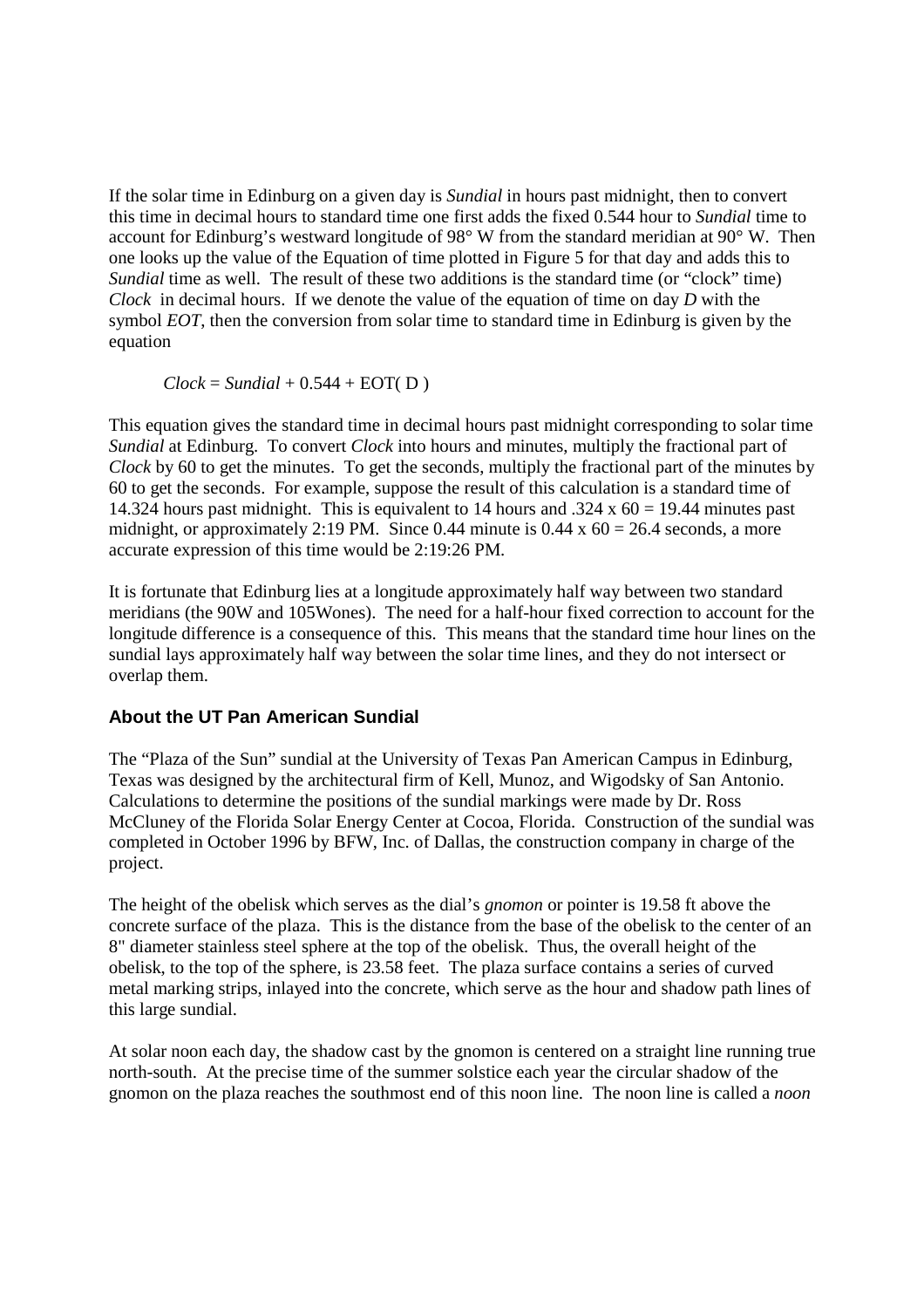*mark* by dialists. Due to the southern latitude of Edinburg, this end of the noon mark comes very close to the base of the obelisk, almost touching it, since at solar noon on the summer solstice, the sun's center is but 2.86Ε south of the zenith (straight up), corresponding to a solar altitude angle of 87.144Ε. On the winter solstice, the solar noon shadow is centered at the other end of the noon line, since at this time the sun is 49.71Ε south of the zenith, at an altitude angle of 40.29Ε.

The UT Pan American dial is one of a small but select group of sundials that tell both solar time *and* standard time. It was the largest of this class of sundials known to exist at the time of its construction. One may ask why the numbers of the hours were left off of the dial. One reason is so that the graceful curves of the hour lines and sun path lines could be kept uncluttered by annotations. Another was to make the dial more mysterious, encouraging observers to try and figure it out on their own. The dial's presence on a University campus, a place of learning, made it easy for the designers to complicate the dial's appearance a bit by including both solar and standard time hour markings, and to leave off all but a few textual annotations giving the months of the shadow path lines.

# **Early Sundials and Sundial History**

In the late 20th century there still exist examples of early sundials from 15th century Egypt. The earliest known records of sundials date from 2000 B.C. in Babylon. The first solar timekeeping device, probably dating from about 3500 B.C., consisted of a vertical shaft in the ground, called a *gnomon* in Greek, which cast a shadow of the sun to show the time. This is where the name gnomon comes from for the portion of a sundial that casts a shadow on the time markings. The UT Pan American sundial design therefore connects back through 40 centuries to the earliest known sundials, which were marked for solar time.

The UT-Pan American dial effectively bridges past and present. A modern computer program was used to calculate the locations of its markings and the stainless steel sphere atop the obelisk was given a special, high-tech coating to produce its lustrous appearance.

Sundials came into general use during the thirteenth century A.D. All early sundials kept solar time. Solar time is the time followed by our body clocks, known as the circadian rhythms. It can be argued that solar time is more natural than standard time, since it follows the sun rather than some mechanical contraption invented by humans.

The mechanical clock, which supplanted the sundial in the fifteenth century, divided the year into precisely equal intervals of time, the year being defined in terms of the earth's rotation around the sun. Clocks were expensive, however, and few kept good time, so sundials were still widely used until relatively inexpensive and accurate clocks and watches began to be marketed widely.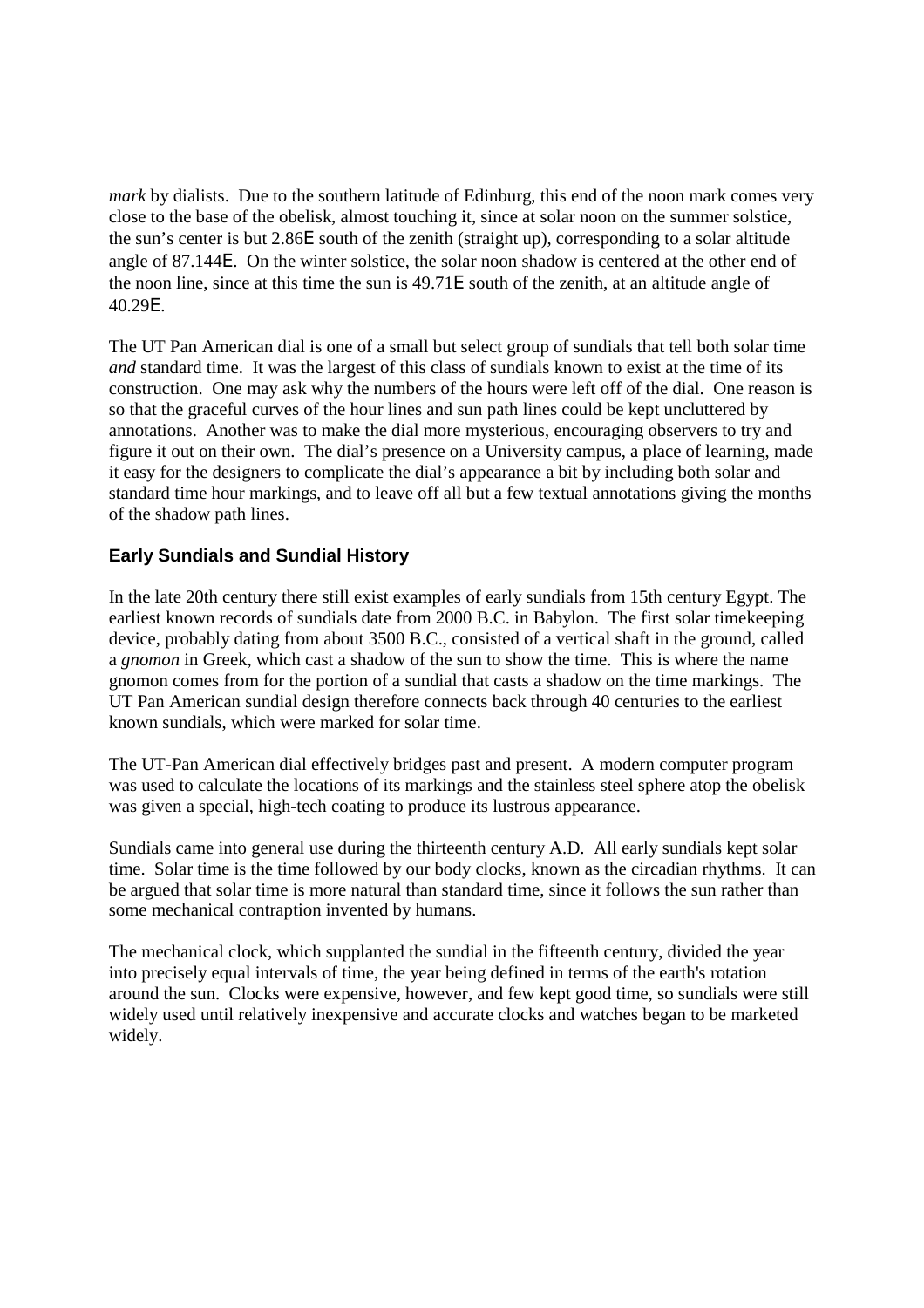Sundials keeping solar time are still designed and built in the modern era, even though standard time clocks are widely available, but mostly as a curiosity or for interests other than the keeping of time.

### **Large Sundials**

Until recently, the largest sundial in the world was the one at Jaipur, India. Built by Jai Singh in 1724, it is called the *Samrat Yantra*. Its sloping gnomon is 150 feet long and its peak is about 90 feet above the ground. (See "Stairways to Heaven" by Peter Engel in the 6 June 1993 issue of Natural History, p. 48.) A larger sundial was completed in May of 1991 as part of a regional headquarters office building at Disney World in Florida. The Disney sundial currently holds the world record as the largest and can be found in the Guiness Book of World Records, which refers to the outside diameter of the sundial (at its base) as 122 ft, corresponding to a wall thickness of a little over 1 foot. The Disney dial is 120 ft high, 120 ft in diameter at the bottom, 84 ft in diameter at the top, and the center of the top opening is offset from that of the base circle by 6.86 feet. It's gnomon is a 2 ft diameter sphere located in the center of the top circular opening. The sundial structure is free-standing, unsupported by any of the building elements that surround it. Dr. Ross McCluney, technical consultant on the UT Pan American dial, also served in this capacity for the Disney dial.

# **Celebrating the Sun**

Thank you for taking an interest in this sundial. It was designed to be a celebration of the sun and its importance in our lives. It calls us to reconnect with the source of all life on earth, that energy-giving star we call our sun, and to pay more attention to the natural, solar-phased rhythms our bodies would prefer to follow. Being located in an educational setting, and keeping civil time as well as solar time, the dial encourages us to learn more about the eternal dance of time our earth celebrates with the sun each day.

"The sundial bridges past and future, earth and space, nature and technology. Sundials personalize and maybe even humanize time. Certainly the daily observation of a sundial projects our understanding of Earth's place in the cosmos. Sundials show change, motion, and relationships. They help us realize how dependent we are on the sun, not only for the keeping of biological time, but also for other important life-giving functions on earth, including photosynthesis, and the provision of heat and light." -- David La Hart

#### **More Information about Sundials**

There are several books about sundials available through major public libraries, and a few are still in print, obtainable from major booksellers. Titles and authors include *Sundials Their Construction and Use* by R. N. and M.W. Mayall, *Sundials Their Theory and Construction* by Albert E. Waugh, *A Choice of Sundials* by Winthrop W. Dolan, and *Sundials, History, Theory, and Practice* by Rene R. J. Rohr.